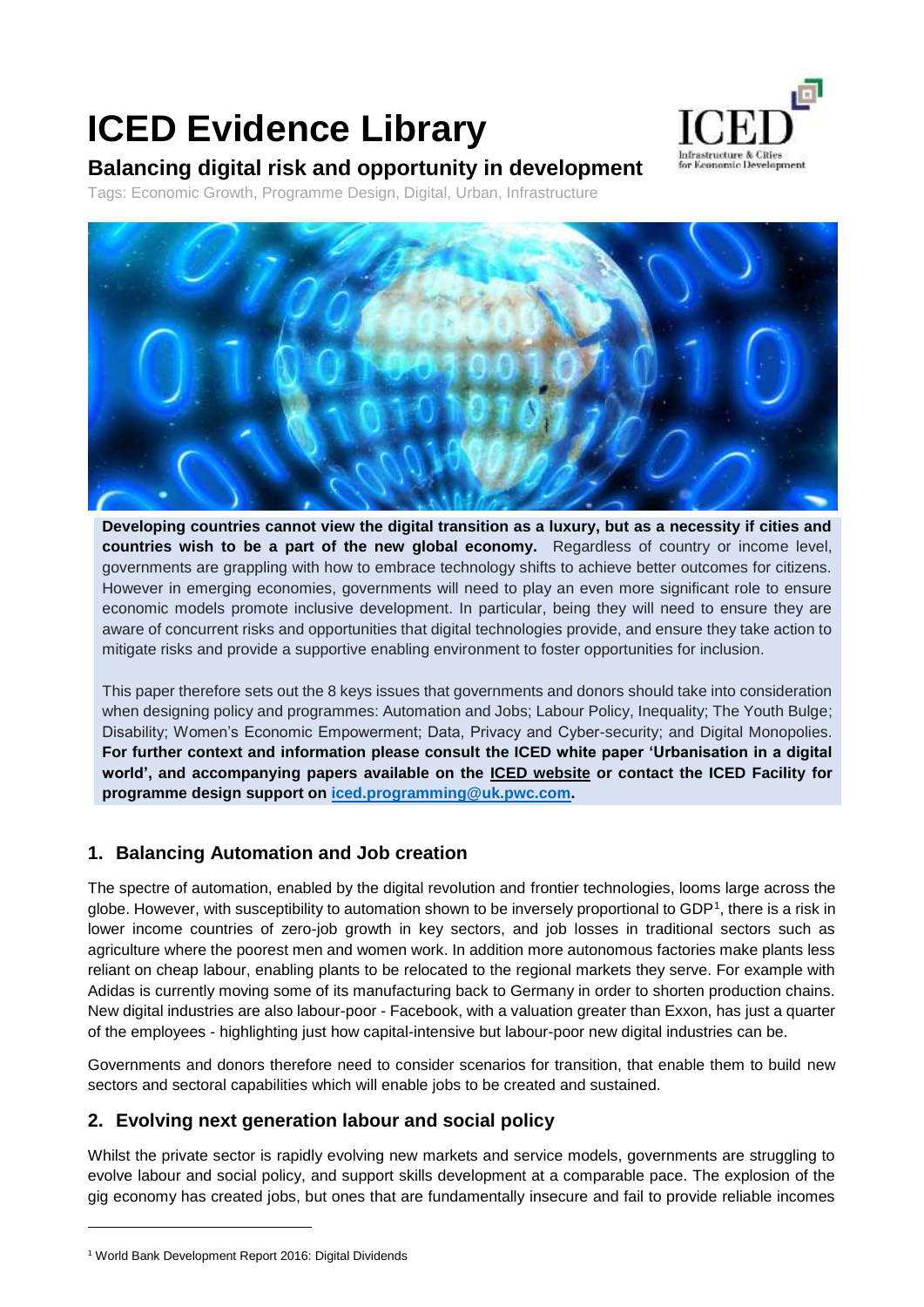and social protection.

If citizens and economies are to benefit from new labour models, governments and donors must in parallel develop policy and advocacy models that serve these workers. 'Digital trade unions<sup>2</sup> and universal income are just some of the models that may be needed to support the new world of work. Innovative examples of new types of collectivism include the browser extension Turkopticon developed by labour advocacy groups, which enables online workers to alert other online workers of clients who fail to honour agreements.

#### **3. Avoiding re-enforcement of traditional divides**

Whilst digital solutions can narrow traditional divides between urban and rural, men and women, the young and the disabled, digital access can also exacerbate real world divides unless governments proactively promote inclusive digital development. Four billion people remain 'offline'<sup>3</sup> , and 51 countries are not getting affordable internet access<sup>4</sup>. Addressing this challenge requires new business models such as Swift Networks free wifi network in Lagos, funded by requiring users to watch adverts in order to access services.

But access is not merely an infrastructure challenge. 'Demand side' initiatives are also needed to help the poorest develop digital skills and awareness the opportunities provided by digital services, enabling them to benefit from digital access. Such initiatives must also be tailored to the differentiated learning needs of marginalised groups such as female entrepreneurs, young people, and people with disabilities.

#### **4. Transforming the youth bulge into a youth dividend**

Youth are at the forefront of digital adoption with 70% of global youth aged 18-25 online, 67% in developing countries and 30% in Least Developed Countries (LDCs). But with LDC youth representing a larger share of total online population than in developed or emerging economies, young people are uniquely placed to benefit from the digital dividend. Despite this, employers feel African youth lack the digital and analytical skills needed for the workplace, and digital exposure for many is limited to engagement on Facebook, WhatsApp and Instagram. Improvements in digital connectivity must therefore be matched by digital skills development support to young people, aligned with needs of entrepreneurs and enterprises.

Google's recent pledge to train 10 million young African's in digital skills is a sign that the private sector sees the huge value here<sup>5</sup>. However for these initiatives to translate into poverty reduction, they must be replicated at scale, built into mainstream education and designed to target the poorest in all emerging economies who may not be present in traditional education settings.

#### **5. Promoting disability inclusion**

15% of the global population live with disabilities, and this number rises significantly for over 55s. Digital access can improve employment opportunities, ability to access urban infrastructure services and enable civic engagement. However, digital access is significantly lower for people with disabilities (little data exists for developing countries, but 23% of Americans with disabilities are not online, vs 8% of general population). Only 40% of government websites, and 18% of commercial websites are accessible in countries who have ratified UN Convention on Rights of Persons with Disabilities. Text to speech and screen reader availability is available in the main language in only 70% and 56% of countries respectively, and in minority languages in only 23% and 21% of countries, meaning that lesser abled people are significantly disadvantaged in accessing simple digital tools<sup>6</sup>.

Whilst digital tools and solutions could provide huge benefits to the disabled, they will not do so unless products and services are designed with the disabled in mind. Examples of good practice for disability inclusive design are integrated in the 'Urbanisation in a digital world' report. In addition the 'Smart Cities for All' initiative has developed standards to support cities in assessing their disability inclusion maturity, adopting ICT accessibility standards and procurement approaches<sup>7</sup>, and governments and donors can play a

-

<sup>2</sup> http://www.wired.co.uk/article/gig-economy-digital-unions

<sup>3</sup> GSMA, http://www.mobileconnectivityindex.com/

<sup>4</sup> <http://a4ai.org/affordability-report/report/2015/>

<sup>5</sup> https://www.blog.google/topics/google-africa/making-internet-work-better-everyone-africa/

<sup>&</sup>lt;sup>6</sup> Data from misc recent Smart Cities for All presentations www.smartcities4all.org

<sup>7</sup> http://smartcities4all.org/english-toolkit/